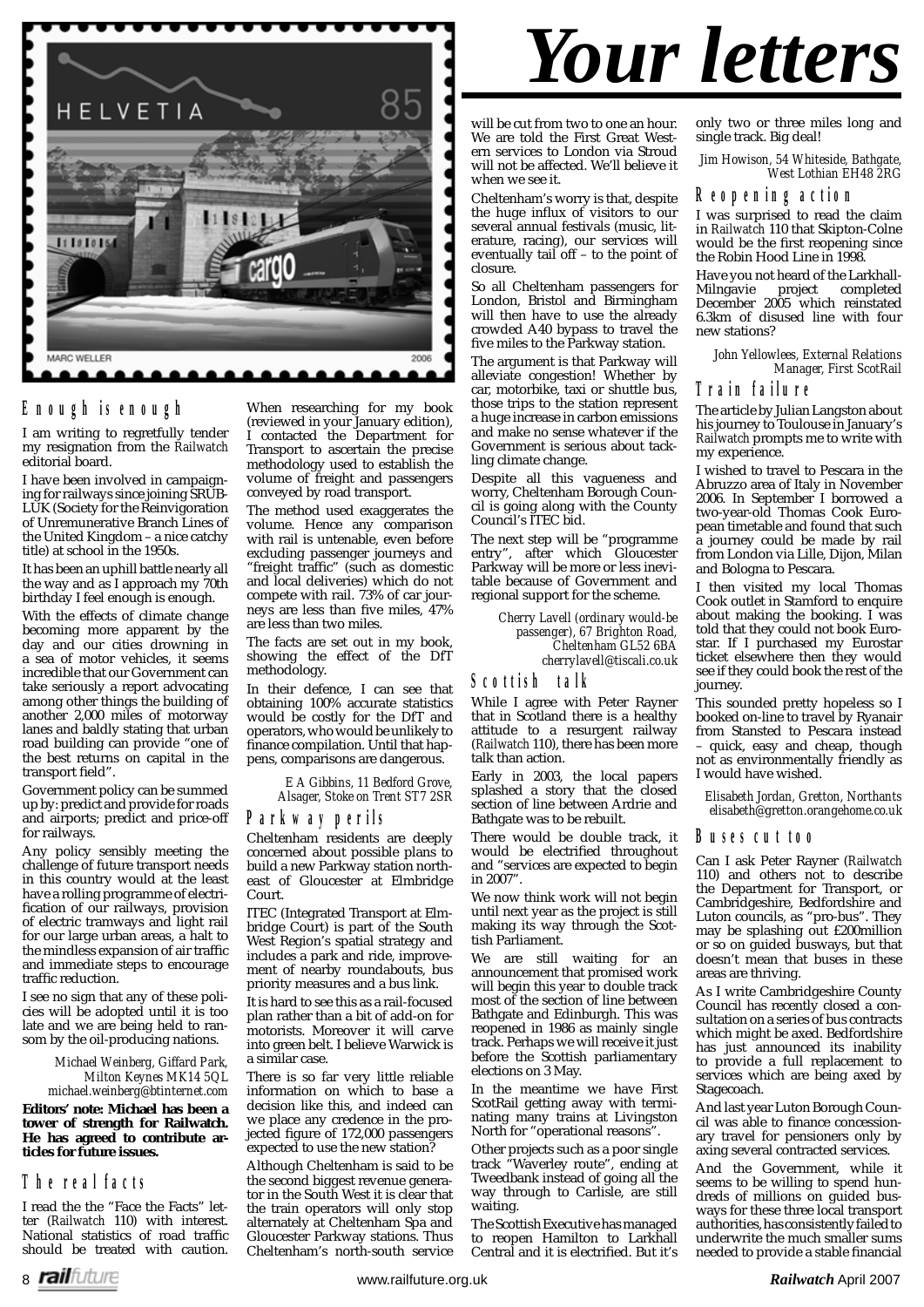

*The route of the former Bedford-Northampton line which, if rebuilt, would link two electrified main lines. See letter below 'Petition clarity'*

framework for local bus services, in these areas or elsewhere.

As a result, there are several areas where people wishing to take a day trip to London during the week will have to choose between returning early, using a slow train to get round the new restrictions on One Day travelcards imposed by First Capital Connect, or forking out for a taxi because by the time the first post-peak train has got to their local railhead the last bus will have gone.

#### *Simon Norton, 6 Hertford St, Cambridge CB4 3AG S.Norton@dpmms.cam.ac.uk*

**Editors' note: Peter Rayner did not say the councils were pro-bus. But he did accuse the Government of letting the railways down and the DfT of being so pro-bus it could be called the Department for Buses.** 

#### **Petition clarity**

I spoke at the council planning meeting which approved the application for a lake for rowing training on the route of the former Bedford-Sandy railway.

I can confirm that the petitions against the lake and in favour of reopening the rail line were presented to the meeting and I would like to express my thanks to everyone who signed them

I personally pointed out that it was a choice between the lake in the proposed location or a rail route serving Bedford.

The members chose a rowing lake which will not be used in any Olympic event.

An outer rail route will not directly serve Bedford. The members chose a hole full of water rather than a sustainable railway. At least all is not lost in terms of rails to Bedford. The route from Northampton is viable and being supported at the northern end. All we can do now is to get Bedford to support it as well.

> *Peter A Allen, 28 Poplar Avenue, Putnoe, Bedford MK41 8BL*

#### **Coaches**

Standing at a bus stop, I was surprised to see people waiting for the National Express coach from Grimsby to London. After all the journey takes almost six hours, twice as long as its rail equivalent, despite a change at either Doncaster or Newark.

Then I realised it was probably the fact that they would have to change, as all were carrying luggage. So if rail companies want to compete for the same market, more through trains really do have to be provided.

 $Tim$  *Mickleburgh, 33 Littlefield Lane, Grimsby DN31 2AZ timmickleburgh2002@yahoo.co.uk*

#### **Station names**

I was intrigued by the item on White City in the London and South East branch report in *Railwatch* 110. I maintain a keen interest in rail in the the metropolis, in which I lived until some 20 years ago.

It has long struck me that several stations on the Underground network are misnamed or less than

**Send your letters to: The Editors, 4 Christchurch Square, London E9 7HU. Email: editor@railwatch. org.uk**  *Railwatch* **also welcomes** 

ideally named. For example: Bond Street, which is nowhere near that street. Couldn't it be renamed Mayfair? And Tottenham Court Road is a mouthful of a name and there are two other stations in that street. Why not Centre Point?

Down south there's South Wimbledon, which is actually at Merton. If it needs to be distinguished from nearby Merton Park and South Merton, call it Merton Cross or Merton Central.

Shepherds Bush and White City stations are certainly confusing to a stranger. Both Central and Hammersmith and Metropolitan lines have separate stations of both names, some distance apart.

The lines actually intersect near the White City stations, so the ideal solution would surely be to relocate White City Metropolitan adjacent to White City Central, with proper interchange, and retain the common name.

If the Metropolitan station is rebuilt in situ, and the name cannot be shared, then surely it is this one that should take the name Wood Lane and the Central line station that should retain the White City name?

Just next door at Shepherds Bush, the two stations are even further apart yet share the same name. Again I think the Central line has the stronger claim to the name, not least because it is now shared with the West London line.

The Metropolitan station could become either Shepherds Bush West or Uxbridge Road. I prefer the second, as it matches next stop Goldhawk Road. To those who fear confusion with Uxbridge, I say: Does anyone confuse Edgware Road with Edgware? Of course not. The problem is not confined to the

Underground. I hesitate to question the names of mainline termini, but someone once pointed out the similarity of' Liverpool Street and Liverpool Lime Street especially to foreign visitors newly arrived at Stansted airport!

That apart, I earnestly hope that Eurostar can yet find a more suitable name for their parkway on the M25 than Ebbsfleet.

Even Dartford International fails to excite. Ashford, Dartford, Stratford – a pattern seems to emerge. Eastern Gateway, Thames Gateway, North Kent International Parkway are possibilities.

Presumably Gravesend or Gravesham International is ruled out by civic sensibilities, despite that town being considerably closer than Dartford, on whose territory the station is actually sited.

*Mike Crowhurst, 33 Station Court, Aberford Road, Garforth, Leeds LS25 2QQ*

#### **Rail is the winner**

I was heartened by Philip Bisatt's letter (*Railwatch* 110) drawing attention to the greater energy efficiency of rail transport compared with road. It seems to me that the point is not put with sufficient vigour by rail supporters.

The Royal Commission on Environmental Pollution Report on Transport and the Environment (HMSO, 1994) stated that road transport used about 4.3 times as much energy to move a given load a given distance as rail.

When manpower is considered the advantage of rail is even more dramatic, as one train can carry around 1,000 tonnes of cargo, while it would take at least 20 lorries to move this amount – a ratio of 20:1 in favour of rail.

How the road lobby can get away for so long with the claim that road transport is over-taxed compared with rail beggars understanding.

If this were so, the burden of taxation together with the increased consumption of energy and manpower would make road transport prices to the customer far greater than rail, whereas in fact road hauliers can usually undercut rail and thus capture the lion's share of the traffic.

These figures relate to freight. With  $\frac{1}{2}$  passengers, the figures are more difficult to analyse and are in general less favourable to rail.

Road transport is under-taxed, which has the effect of giving a subsidy to the more costly, more polluting and more dangerous form of freight transport.

I also enjoyed reading about author E A Gibbins's expose of the poor case made by the Railway Conversion League (once rightly called the Flat-earthers!) and its revival under the name Transport Watch.

*Neville K Upton, 21 Rockingham Gardens, Sutton Coldfi eld, West Midlands B74 2PN*

**articles and pictures** *Editors' note: The opinions expressed do not necessarily refl ect Railfuture policies***.**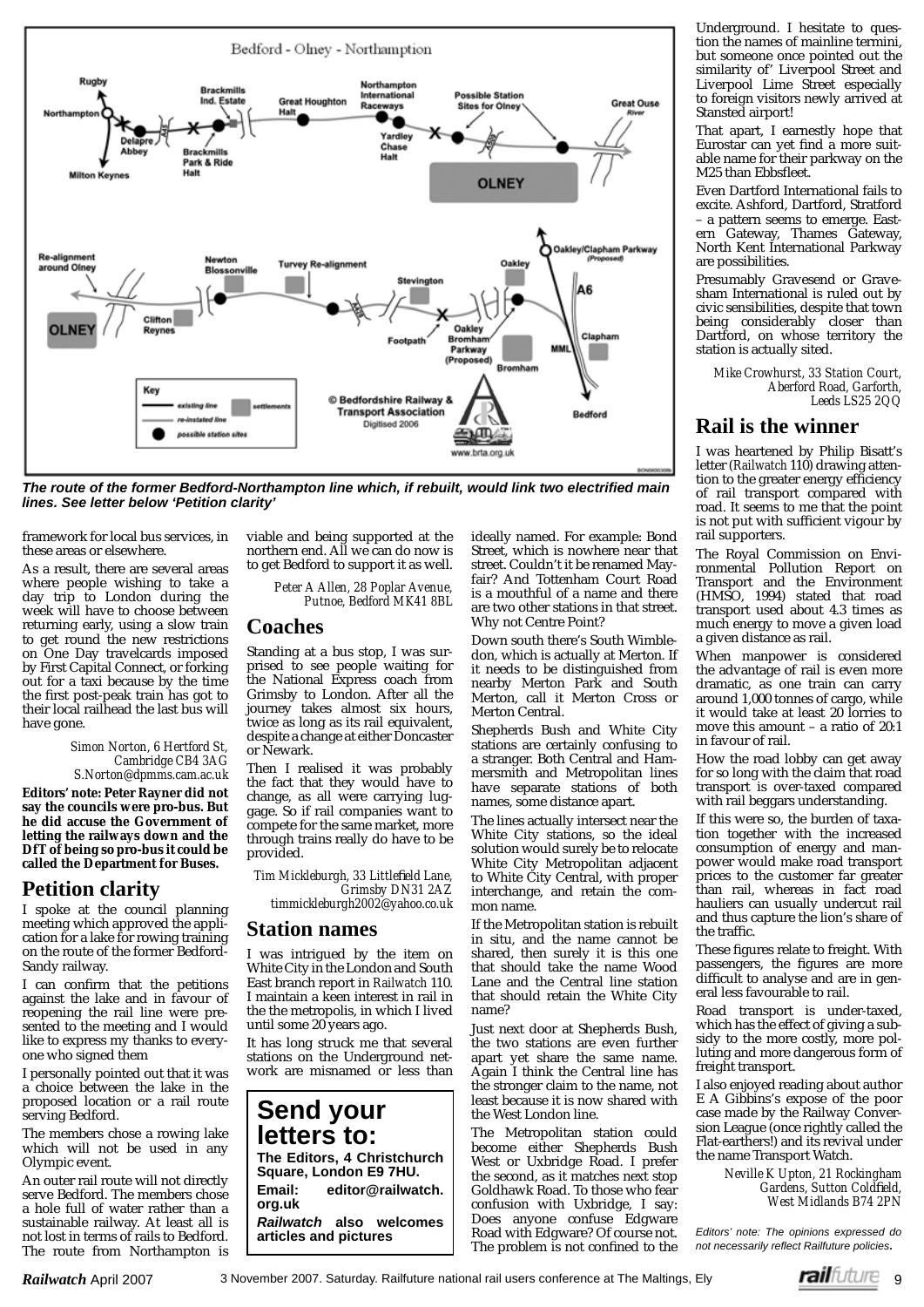

## *Your letters extra*

#### **Connections**

Thanks for another thoughtprovoking issue (*Railwatch* 110) from whose various strands I felt the seeds of a new area for development emerging.

Rail may only carry 6% of the UK's traffic (Philip Bisatt – letters) but is that calculated fairly?

One cannot travel by rail from Ilkeston, Bude or Launceston to anywhere in England by rail. One may travel to a restricted list of places on Sunday, to very few at night, and nowhere at all on Christmas Day!

Many "out" journeys can't be done by rail because the return can't be done by rail. Is it possible to estimate the true comparison – the percentage of rail transport measured against those flows where rail is a real option? I think it may be a much larger figure than most people, including transport world people, might expect!

The other – positive – side of this coin is to work to increase the number of possible journeys by rail; re-openings and new line building on a grand scale seem to be out of the picture for the moment, thanks to the Eddington report, but what about improving connections?

This is quite a complicated issue and one which I feel is being ignored by the rail industry at present. But if, as I suspect, rail is currently attracting a large percentage of "direct" travellers, future growth has to come from increasing journey opportunities involving connections.

At present as many as 14% of travellers combine bus and rail to get where they need to go. This is amazing considering how difficult this usually is, but consider the possible growth here if it was actually made easy! Making it easy would involve more communication between operators – and between the apparently separate rail and bus arms of Stagecoach, NatEx, First, and Go-Ahead.

There would have to be more thought in the time-tabling process, more late night and Sunday journeys as well as more and better information, a better waiting environment and more staff at stations.

A big change in attitude is required from companies about holding trains and buses for connections. Many seem unaware that dispatching one train just as another arrives sends a really terrible message, to all the passengers on both trains and all those waiting.

It says: "Don't bother to try to make a journey involving a connection – we won't help you." In the narrow pursuit of absolute timing perfection, a whole new market is being lost!

There also needs to be a better way to share the income from journeys involving connections. Each of the "mere" 14% of passengers who pay £1 bus fares to get to the rail station may actually be spending £30 on the whole journey.

Naturally the bus operator isn't going to give this market much priority, but it is in the rail operator's interest that he does – so the rail operators need to show a greater concern in this area, rather than just extending car parks.

Entire journeys may be made by car because, although an outward journey is possible by bus and train, and there is a return train at the right time, there is no late night bus home from the station. So how about sponsoring that last bus?

Architects need to design new

#### **UKs poor record on air and global warming**

In the UK, there is lots of discussion about global warming but not about the role of rail as a solution. Yet *The Independent's* front page on 3 January was devoted to the choice of rail or air for travel between London and Manchester, giving the amount of CO2 generated per passenger. The reports inside were also very interesting.

I give here one comparison between the UK and other countries, dealing with the number of internal flights each day each way on comparable routes in the UK and three countries in Europe. I have obtained the best estimates I can of the distances between these cities. They could vary between modes.

| Country | City   | City                 |   | <b>No of Flights Distance (miles)</b> |
|---------|--------|----------------------|---|---------------------------------------|
| Italy   | Rome   | <b>Naples</b>        | 4 | 118                                   |
| Germany | Berlin | Hamburg              | 2 | 158                                   |
| France  | Paris  | Lille                |   | 124                                   |
| UK      |        | London Manchester 48 |   | 184                                   |

The UK example does have a slightly greater separation between the cities. Even allowing for this there is only one message that I can derive from the figures given here – that the rail services in the other three countries are so good that the airlines cannot compete over these distances.

*Keith Lucas, New Cross, Aberystwyth SY23 4LY kwl@aber.ac.uk*



*GREEN TRANSPORT: A fl oral display celebrating 150 years of the Great Western at Henley-on-Thames* Picture: Laurence Fryer

stations with a view to quick and easy interchanges. On Thameslink<br>how about replacing the about replacing Bermondsey overpass with a really imaginative high level station at London Bridge, gracefully curving over the South Eastern through platforms and giving direct access to all of them from Thameslink, or as it now First Capital Connect? Some small construction work would be needed to get rid of the obstacle courses which afflict many stations at present. Perhaps extra footbridges and walkways could be installed to give connecting passengers that extra bit of help. *Richard Townend, St Julians,* 

 *Sevenoaks, Kent TN15 0RX richard@stjulians.co.uk*

#### **European tickets**

In Julian Langston's excellent report Fast Trains – slow tickets (*Railwatch* 110) he writes about the difficulties of buying tickets for a journey in France.

May I say that I have found the SNCF's "ligne direct" service very good in this respect. By calling them on 00 33 8 92 35 35 35 – and ignoring requests to call out certain words or tap numbers – and then tapping 9 you can talk to someone who will arrange to send you your tickets. I have usually received them two days later.

People travelling in groups from two to nine in size are entitled to a reduction of 25% under the "Decouverte a Deux" scheme. Note, though, that this reduction is subject to availability in TGVs and is not valid during white periods on other trains. White periods are usually Monday mornings (05.00 to 10.00) and Friday and Sunday evenings (15.00 to 20.00) but variations occur at public holiday times.

For people over 60 the aforementioned reductions are available too under the "Decouverte Senior" scheme. No railcard is required as proof of age can be provided by your passport or identity card. For a reduction of 50%, seniors can buy a "Carte Senior" with 12-month validity for 50 euros. The SNCF will send you one of these and you can attach your photograph yourself.

Again in TGV the reduction is subject to availability, and on other trains during white periods you are entitled to a reduction of 25%. The SNCF Senior Railcard comes with "Railplus" allowing a 25% reduction on most cross-border journeys, even if neither country is France.

Travellers in Belgium can book in advance with the SNCF/NMBS. A call to 00 32 2 528 28 28 puts you through to a human being. Your tickets will not be sent to you but you will be given a four-letter code. This, along with the credit card with which you bought your tickets, will enable you to collect them from one of over 100 major stations in Belgium.

For seniors over 65, there's a real bargain to be had. For only four euros, you can buy a return ticket between any two stations. On Mondays to Fridays, this ticket is valid after 09.01, but on Saturdays, Sundays and public holidays, there is no restriction.

No doubt, similar advanced telephone or internet bookings are available in other countries.

In the "old days", at Leeds station and all other major stations, an enthusiastic team of booking staff could supply you with a ticket and lots of expert advice for any rail journey in Europe.

> *Eric T Smith, 17 Dalton Avenue, Leeds LS11 7NN*

#### **Special tactics**

Railfuture has organised a number of group visits to mainland Europe by train. I wonder whether it's time to take this principle one step further. If regional Eurostar